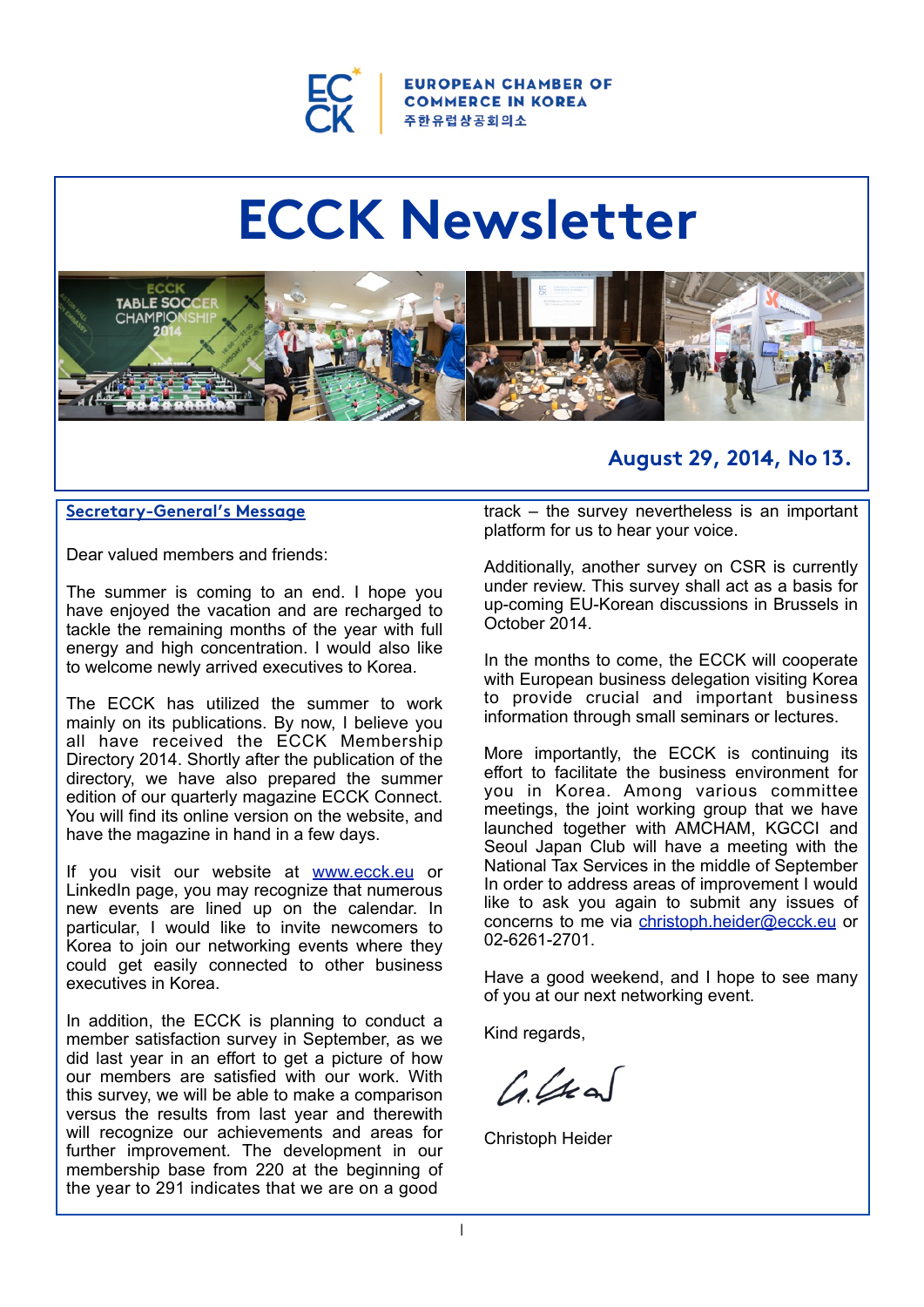

## **ECCK in the Summer**

## *ECCK Breakfast Meeting with FSC Chairman*

The ECCK invited Je-Yoon Shin, Chairman of the Financial Services Commission (FSC), to a breakfast meeting as a guest speaker on July 9, 2014. Chairman Shin delivered his presentation about "Korea's Financial Policy: The Road Ahead."



(photo: Seung "Sean" Pil-ho)

Chairman Shin analysed the underdevelopment of Korea's financial sector from the historical and policy perspectives. Bringing up current challenges to Korea's financial industry, he also introduced FSC's new vision and plan to help develop the sector. In particular, he laid out strategies to amend outdated or ambiguous regulations. Following his presentation, participants had time to discuss various industry issues and ask questions.

## *ECCK Table Soccer Championship 2014*

During the peak of World Cup fever, the ECCK organized its first Table Soccer Championship event at the British Embassy's Aston Hall on July 10, 2014.

Out of 24 two-person teams participating in the tournament, Stefano Invernizzi and Giuseppe La Torre – both from Italy and played as the Brazilian team won the championship.



(photo: Seung "Sean" Pil-ho)

All participants had a wonderful time, playing, chanting, and enjoying beer and food prepared to celebrate the tournament. The ECCK is particularly grateful to the British Embassy for cohosting the event, and to Heineken Korea, Adidas, Visa, as well as Continental Automotive Systems Corporation for their sponsorships.

## *ECCK Publications*

Over the summer, two major ECCK publications have been published. ECCK Membership Directory 2014 has been updated and upgraded, as our membership base has increased and the Chamber has developed more activities. Moreover, the directory includes an investment guide section with the support of KOTRA in which readers can find general information on the Korean economy and market entry.

Meanwhile, the summer edition of ECCK Connect has come out lately. The summer issue



Company Search